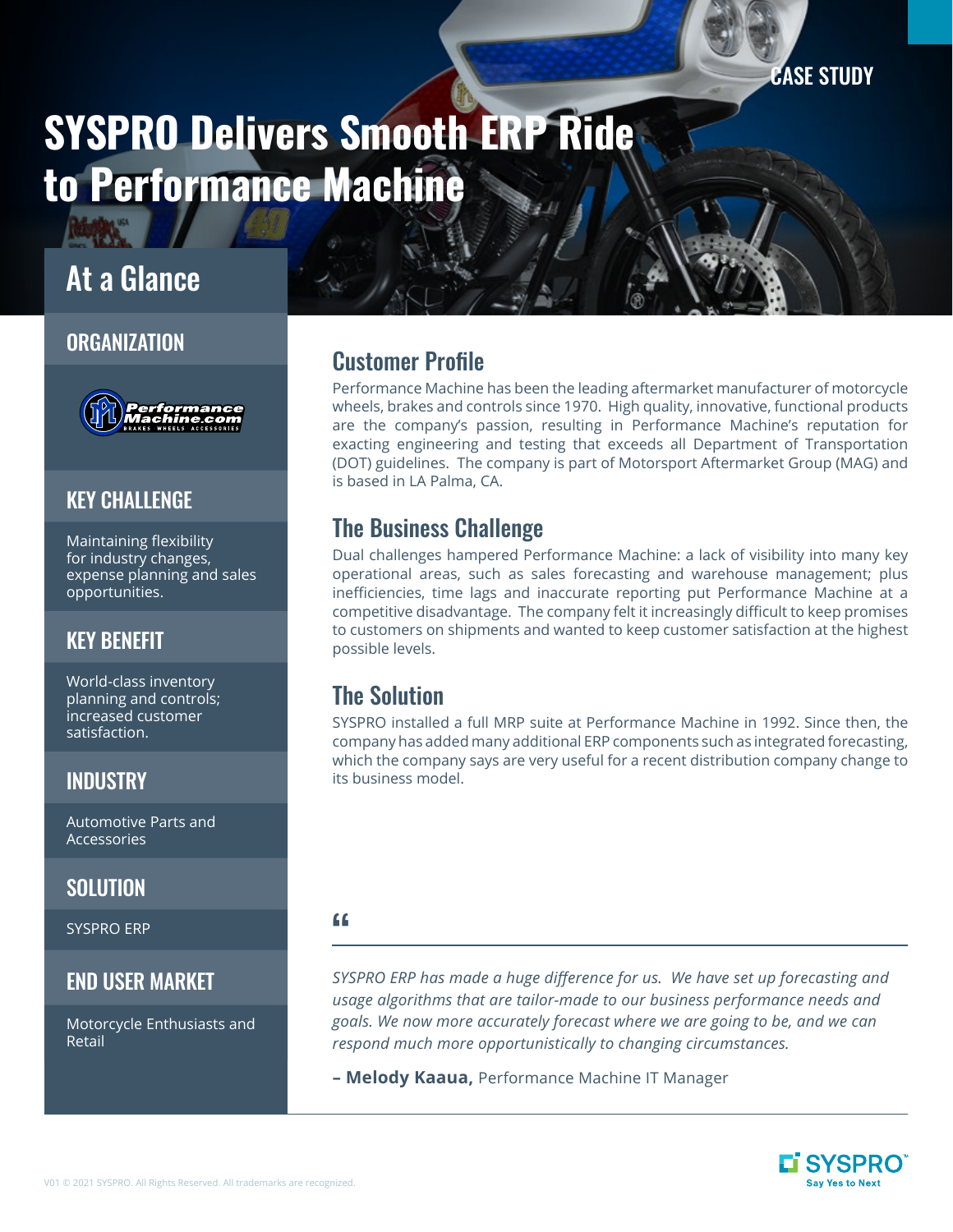

#### The Outcome

Performance Machine has navigated a number of changes within its industry, its company and to its business model. The company's operations are performing so smoothly that both its parent company, MAG, as well as one of MAG's additional business lines, Vance & Hines of Santa Fe Springs CA, have additionally adopted SYSPRO as their ERP backbone. Vance went live on SYSPRO in January 2016.

### 300,000+ Wheels, Tens of Thousands of Part Replacements… via SYSPRO

Motorcycle riders, like the renowned Harley Davidson crowd, cycle through parts – a lot of them! And that's because motorcycles – and the accompanying aftermarket – are big business. According to Statista, in 2015, U.S. consumers alone purchased well over 500,000 motorcycles; and this figure reflects a 3.55 percent increase in total U.S. motorcycle sales over the previous year.

As with cars or any other machine, wear and tear on more expensive equipment like automobiles, motorcycles, boats and other power equipment, leads to a sizable replacement opportunity for aftermarket manufacturers. Performance Machine is in the business of manufacturing and supplying aftermarket motorcycle wheels, brakes and controls since 1970 – it has a huge following of loyal customers. Serving those customers with a high degree of both engineering and shipment accuracy is a high priority for the company. The company estimates it has shipped over 300,000 wheels alone using SYSPRO and many tens of thousands of parts and accessories.

#### Support for New Business Model Change

SYSPRO has given Performance Machine a relatively smooth ERP ride, making the company more efficient on many levels. Performance Machine's IT Manager, Melody Kaaua, believes that SYSPRO's forecasting capabilities have been a real game changer.

"SYSPRO ERP has made a huge difference for us. We have set up forecasting and usage algorithms that are tailormade to our business performance needs and goals, "she says. "We now more accurately forecast where we are going to be, and we can respond much more opportunistically to changing circumstances."

Additionally, the easy customization capabilities of SYSPRO ERP have allowed Performance Machine to navigate fairly seamlessly through a major business model change when MAG acquired a distribution company. "We now channel Performance Machine sales to the new company," Kaaua explains. "So now we suggest which products they stock in their warehouses based on our own performance history, which provides historical accuracy. We can also stay responsive and pivot what we're doing based on performance. SYSPRO tells us what we need to know. We can do anything we want to with SYSPRO – it's so easy to customize!"